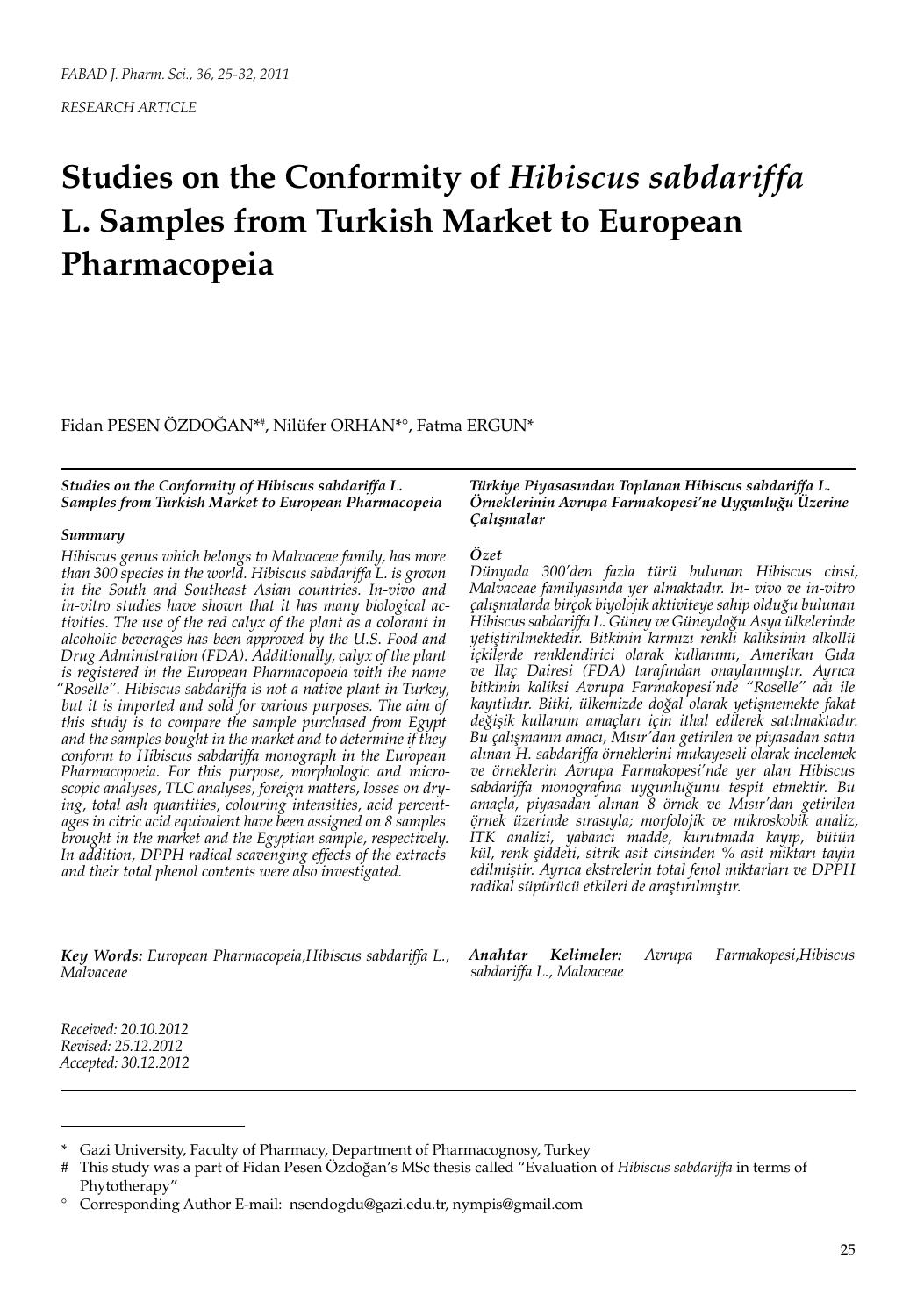## **INTRODUCTION**

*Hibiscus sabdariffa* L. (Malvaceae) is an erect annual herb known as Roselle, rozelle, red sorrel, jelly okra, lemon bush in English speaking countries. It is called karkade, or carcadé in North Africa and Near East and these names are used in the pharmaceutical and foodflavouring trades in Europe. It has been cultivated worldwide throughout the tropics for its succulent, fleshy, edible calyx. The deep red tea from the thick, cup-shaped calyces is consumed as a cold beverage and as a hot drink (sour tea). On the other hand, calyces are commonly used to make jellies and jams. In Ayurvedic literature of India, different parts of the plant have been recommended for various ailments like hypertension, pyrexia and liver disorders. It is also used in folk remedy for treatment of gastric ulcers, hypercholesterolemia, kidney stones, and strangury, in Thailand. Additionally, in many countries, decoctions and infusions of calyces are used as antiseptic, aphrodisiac, astringent, cholagogue, demulcent, digestive, diuretic, emollient, purgative, refreshment, sedative, stomachic, and tonic, traditionally (1,2).

According to Commission E Monographs, calyces of *Hibiscus sabdariffa* L. var. *sabdariffa* are useful to stimulate the appetite, for colds, for catarrhs of the upper respiratory tract, to dissolve phlegm, as a gentle laxative, diuretic, and for circulatory disorders (3). The phytopharmaceutical industry in Germany considers *H. sabdariffa* among the neutral products (4).

According to the literature survey, many alkaloids, amino acids, anthocyanins, flavonoids, lipids, naphthalenes, polysaccharides, quinones,

**Table 1.** Plant Material Data

| Sample | <b>Collection Date</b> | Place        |  |
|--------|------------------------|--------------|--|
|        | 2008                   | Egypt        |  |
| 2      | 13.09.2010             | Kızılay      |  |
| 3      | 08.09.2010             | Söğütözü     |  |
| 4      | 14.09.2010             | Tunalı Hilmi |  |
| 5      | 13.09.2010             | Kızılay      |  |
| 6      | 15.09.2010             | Ulus         |  |
| 7      | 13.09.2010             | Kızılay      |  |
| 8      | 15.09.2010             | Ulus         |  |
| 9      | 09.08.2010             | Söğütözü     |  |

sesquiterpenes, steroids, and terpenoids were identified from different parts of *Hibiscus* species (5). Many biological activity studies were conducted on *H. sabdariffa* and some of these compounds have been shown to have antibacterial (6), antifungal (6), antihypertensive (7), anti-inflammatory (8), antioxidant (9), antispasmodic (10), antitumor (11) and hypoglycaemic (12) activities.

The objectives of this research were to characterize the morphological, microscopic and chemical properties of dried calyces, to establish the chemical fingerprints by thin layer chromatography as well as to determine total phenol content and radical scavenging activities of the selected samples. Roselle monograph in the European Pharmacopoeia 7.0 (EP) was used to compare the results (13).

# **MATERIAL AND METHODS Plant Material**

The calyx samples of *Hibiscus sabdariffa* L. were obtained from various herbalists in Ankara (n = 8) in 2010 and a reference sample were purchased from Egypt by the help of Prof. Dr. Ekrem Sezik. All samples were received as dried raw material (Table 1).

### **Morphological Analyses**

The morphological properties of the inner and outer sides of the entire calyx samples and the reference sample were determined on a plotting paper according to the "Identification" part of EP 7.0 monograph and their photos were taken. General views of the samples and the colours, shapes, lengths of the calyces were determined.

### **Microscopic Analyses**

In order to determine the anatomical characters of the samples, calyces were powdered and examined under a microscope, using chloral hydrate solution R. Characteristic elements were determined and their photographs were taken. A Motic BA200 model microscope was used in microscopic analyses (ocular:CPL W10X; objective: 4X, 10X and 40X).

# **Thin Layer Chromatography Analyses**

1 g each of powdered calyx samples were extracted by 10 ml ethanol (60 % v/v), shaken for 15 minutes and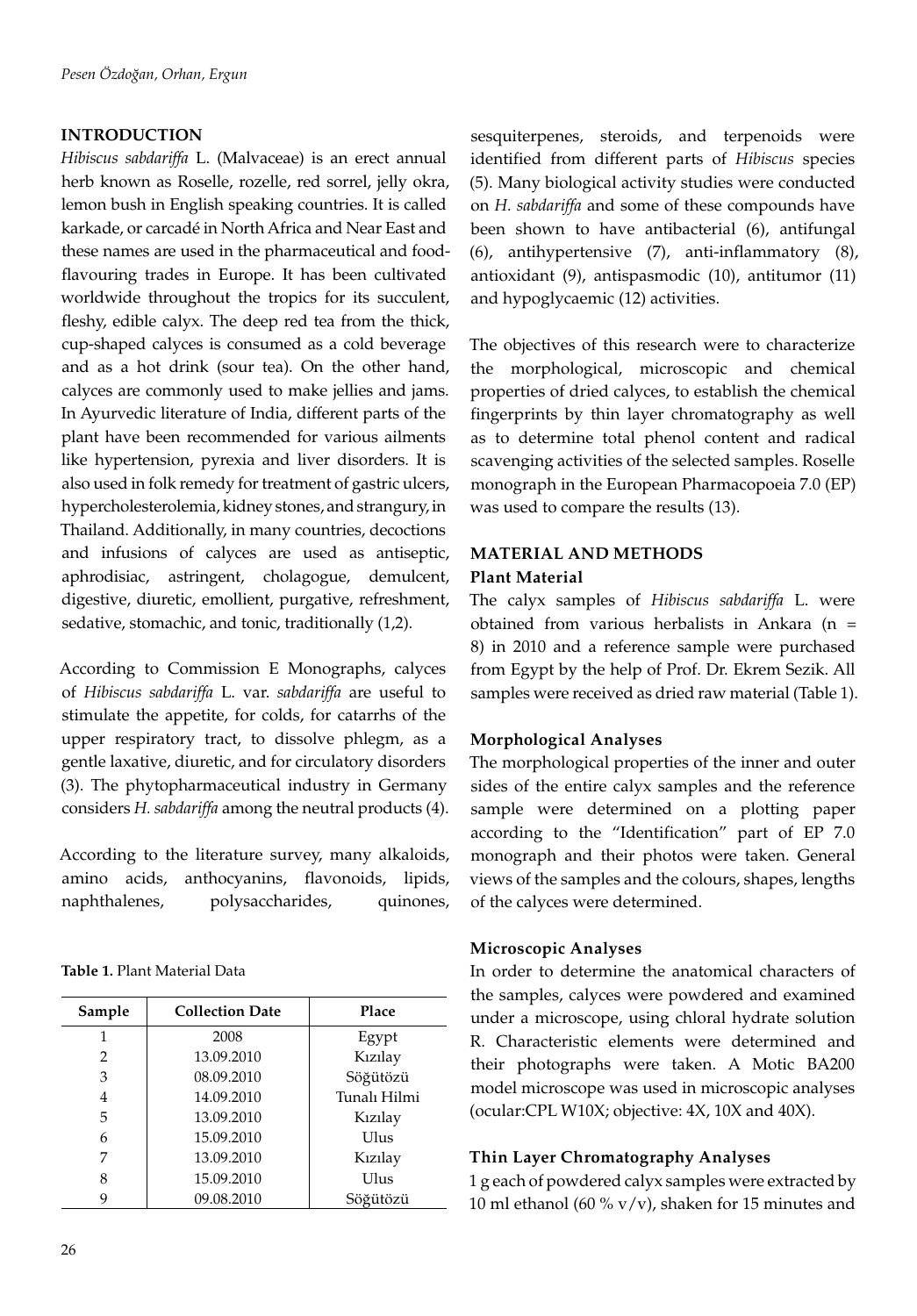| No.    | <b>Foreign Matter</b> | Loss on Drying   | <b>Total Ash</b> | Colouring<br>Intensity | Acid Content    |
|--------|-----------------------|------------------|------------------|------------------------|-----------------|
|        | 0.00                  | $11.15 \pm 0.47$ | $7.79 \pm 0.53$  | $0.88 \pm 0.00$        | $8.60 \pm 0.04$ |
| 2      | 3.94                  | $11.52 \pm 0.30$ | $6.56 \pm 0.40$  | $0.44 \pm 0.00$        | $8.38 \pm 0.13$ |
| 3      | 0.05                  | $9.63 \pm 0.04$  | $6.71 \pm 0.15$  | $0.96 \pm 0.02$        | $6.45 \pm 0.02$ |
| 4      | 1.86                  | $10.70 \pm 0.69$ | $6.52 \pm 0.09$  | $0.38 \pm 0.01$        | $7.66 \pm 0.30$ |
| 5      | 0.68                  | $11.16 \pm 0.08$ | $6.50 \pm 0.18$  | $0.57 \pm 0.01$        | $6.69 \pm 0.06$ |
| 6      | 0.07                  | $10.79 \pm 0.04$ | $6.23 \pm 0.28$  | $0.57 \pm 0.00$        | $8.70 \pm 0.06$ |
| 7      | 0.59                  | $6.81 \pm 0.10$  | $6.22 \pm 0.03$  | $0.43 \pm 0.00$        | $7.15 \pm 0.21$ |
| 8      | 0.23                  | $7.85 \pm 0.60$  | $7.51 \pm 0.00$  | $0.84 \pm 0.01$        | $6.60 \pm 0.04$ |
| 9      | 0.83                  | $10.03 \pm 0.07$ | $9.31 \pm 0.06$  | $0.28 \pm 0.00$        | $8.56 \pm 0.08$ |
| EP St. | $< 2.0\%$             | $< 11.0\%$       | $<$ 10.0%        | >0.35                  | $>13.5\%$       |

**Table 2**. Results of Pharmacopeia Analysis on Roselle Samples\*

\* All experiments were done in triplicate and results were expresses as mean ±S.E.M.

filtered. Quinaldine red and sulfan blue dissolved in methanol were mixed and used as references. Merck Silica gel TLC plates (Aluminium Sheets, 20x20 cm 60  $F_{254}$ ) were used. A mixture of anhydrous formic acid, water, butanol (10:12:40  $v/v/v$ ) was used as the mobile phase.

### **Foreign Matters**

100 g each of whole dried calyx samples were spread in thin layers on a white paper. Foreign matters were detected by inspecting with naked eye, separated and weighed. Then the percentages of foreign matters were calculated (Table 2).

### **Losses on Drying**

Powdered Roselle were accurately weighed (1.000 g) in glass weighing bottles previously dried in an oven to a constant mass. The percentages of weight losses were calculated after drying powdered drugs in an oven at 105°C for 2 h.

#### **Total Ash**

Powdered Roselle were weighed (1.000 g) in silica crucibles previously ignited by a furnace to a constant mass. Samples were incinerated at  $600^{\circ}$ C for 3 h and weighed after they were allowed to cool in desiccators.

### **Colouring Intensities**

Samples were coarsely powdered and 10 g of each sample was reduced to a powder. To 1.000 g of the

powdered Roselle, 25 ml boiling water were added in flasks. Flasks were heated for 15 min on a water bath, shaken frequently. Hot extracts were filtered into 50 ml graduated flasks. First flasks were washed with hot water for 3 times (5 ml each) and these parts were added to filtrates. After cooling, extracts were diluted to 50 ml with water and the absorbance values were measured at 520 nm using water as the compensation liquid.

### **Acid Percentages**

Carbon dioxide free water (100 ml) were added to powdered Roselle (1.000 g) and shaken for 15 min. They were then filtered and 100 ml of carbon dioxide free water were added to 50 ml of these filtrates. They were titrated with 0.1 M sodium hydroxide to pH 7.0. The end-points were determined potentiometrically and the acid percentages were calculated in citric acid equivalent (1 ml of 0.1 M sodium hydroxide is equivalent to 6.4 mg of citric acid.)

# **Analyses on Roselle Extracts Preparation of the Extracts**

Powdered calyx samples were extracted with 50 ml hot water, shaken for 3 h. Filtered extracts were dried in a freeze-dryer. Yield percentages of the extracts were calculated and are given in Table 3.

### **Total Phenol Contents**

Total phenol content of the Roselle extracts were determined, using Folin-Ciocalteu's method,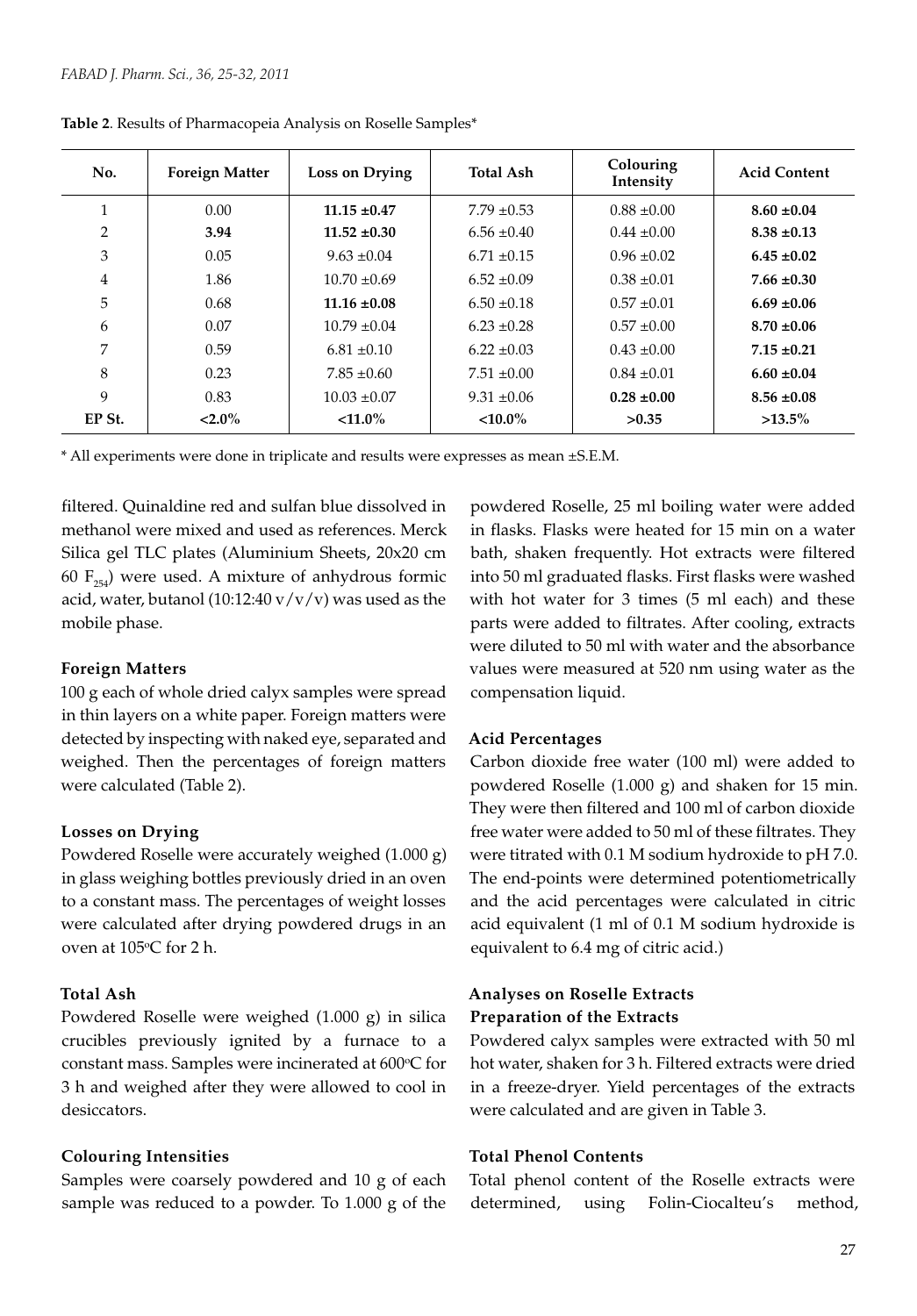| No.            | Yield %    | Total Phenol<br>Content $\pm SD$ | <b>DPPH Radical Scavenging Activity</b><br>(Inhibition $% \pm SD$ ) |                |                |  |  |  |
|----------------|------------|----------------------------------|---------------------------------------------------------------------|----------------|----------------|--|--|--|
|                |            |                                  | $0.5$ mg/ml                                                         | $1$ mg/ml      | $2$ mg/ml      |  |  |  |
| 1              | 39.9       | $37.2 \pm 2.0$                   | $69.3 \pm 0.6$                                                      | $55.8 \pm 2.7$ | $21.2 \pm 3.2$ |  |  |  |
| $\overline{2}$ | 41.1       | $16.4 \pm 3.1$                   | $60.9 \pm 0.8$                                                      | $71.9 \pm 0.3$ | $64.6 \pm 1.1$ |  |  |  |
| 3              | 39.7       | $49.1 \pm 2.7$                   | $58.8 \pm 2.1$                                                      | $27.0 \pm 1.2$ | $44.6 \pm 9.8$ |  |  |  |
| 4              | 45.9       | $22.4 \pm 0.7$                   | $68.4 \pm 1.4$                                                      | $64.2 \pm 0.5$ | $47.4 \pm 2.3$ |  |  |  |
| 5              | 38.9       | $29.5 \pm 0.7$                   | $67.5 \pm 0.9$                                                      | $54.1 \pm 2.4$ | $15.1 \pm 2.4$ |  |  |  |
| 6              | 37.7       | $24.0 \pm 0.7$                   | $60.4 \pm 1.4$                                                      | $66.3 \pm 0.7$ | $50.6 \pm 0.6$ |  |  |  |
| 7              | 43.1       | $27.8 \pm 1.5$                   | $65.5 \pm 1.8$                                                      | $59.4 \pm 1.6$ | $42.0 \pm 2.9$ |  |  |  |
| 8              | 36.4       | $27.6 \pm 2.1$                   | $65.5 \pm 0.9$                                                      | $47.1 \pm 2.4$ | $6.5 \pm 1.8$  |  |  |  |
| 9              | 42.0       | $18.0 \pm 0.4$                   | $65.5 \pm 0.9$                                                      | $66.3 \pm 0.7$ | $57.1 \pm 0.6$ |  |  |  |
|                | <b>BHT</b> |                                  | $0.05$ mg/ml                                                        | $0.1$ mg/ml    | $0.2$ mg/ml    |  |  |  |
|                |            |                                  | $61.8 \pm 2.7$                                                      | $72.5 \pm 1.3$ | $76.1 \pm 0.3$ |  |  |  |

**Table 3.** Total Phenol Contents and Radical Scavenging Activities of Roselle Extracts

\* All experiments were done in triplicate and results were expresses as mean ±S.D.

adapted to 96 well-plates by Zongo et al. (2010) (14). 20 ml each of Roselle extracts were mixed with 100 ul Folin Ciocalteu's reagent in 96 well-plates. After incubation for 5 min at room temperature, 80 µl of sodium carbonate solution each were added to the wells. The plates were shaken and incubated in the darkness, at room temperature for 30 min. The absorbance values were measured at 735 nm, utilizing an ELISA microplate reader (VersaMax, Molecular Devices, USA). The measurements and calculations were evaluated using Softmax PRO 4.3.2.LS software. Gallic acid was used as standard and the equation was  $y = 5.306x + 0.0587$  ( $r^2 = 0.9986$ ), where y is the absorbance value read at 735 nm, and  $x$  is the concentration of the gallic acid ( $\mu$ l/ml). Total phenol contents of the extracts were expressed as gallic acid equivalent per gram of Roselle extract.

## **Radical Scavenging Activities**

The DPPH radical scavenging activities of the extracts were determined in 96 well-plates, according to the method reported by Jung et al (2011) (15). 160 µl of Roselle extracts (in 2, 1, 0.5 mg/ml concentrations) were mixed with 40 µl of DPPH solution and were incubated in darkness for 30 min. Then the absorbance values were measured at 520 nm, utilizing an ELISA microplate reader. BHT was used as a positive control at 0.05, 0.1 and 0.2 mg/ml concentrations.

#### **Statistical Analyses**

All experiments were done in triplicate. The mean of three results were calculated, standard deviation and standard error of the mean were also given in tables.

#### **RESULTS AND DISCUSSIONS**

*Hibiscus sabdariffa* is a native of Old World Tropics, probably a native of West Africa or the East Indies. Although does not grow in Turkey, it is well known and widely consumed as a colorant in herbal tea preparations. It is very popular and cultivated in some parts of North Africa, especially in Egypt and Sudan. Hence, identified plant material purchased from Egypt is used as a reference and conformities of both the reference (Egyptian sample) and the samples (bought in Turkish market) to European Pharmacopeia were evaluated.

The pictures of calyx samples are given below (Figure 1). They were fleshy, dry, easily fragmented and bright red or purple, somewhat lighter at the base of the inner part. The calyces were joined in the lower half to form an urceolate structure. The upper half divided to form 5 long acuminate recurved tips. The epicalyx consisted of 8-12 small leaflets adnate to the base of the calyx. Lengths of all the calyx samples were between 5-8 cm and their widths ranged from 3 to 4 cm. According to morphological analyses, all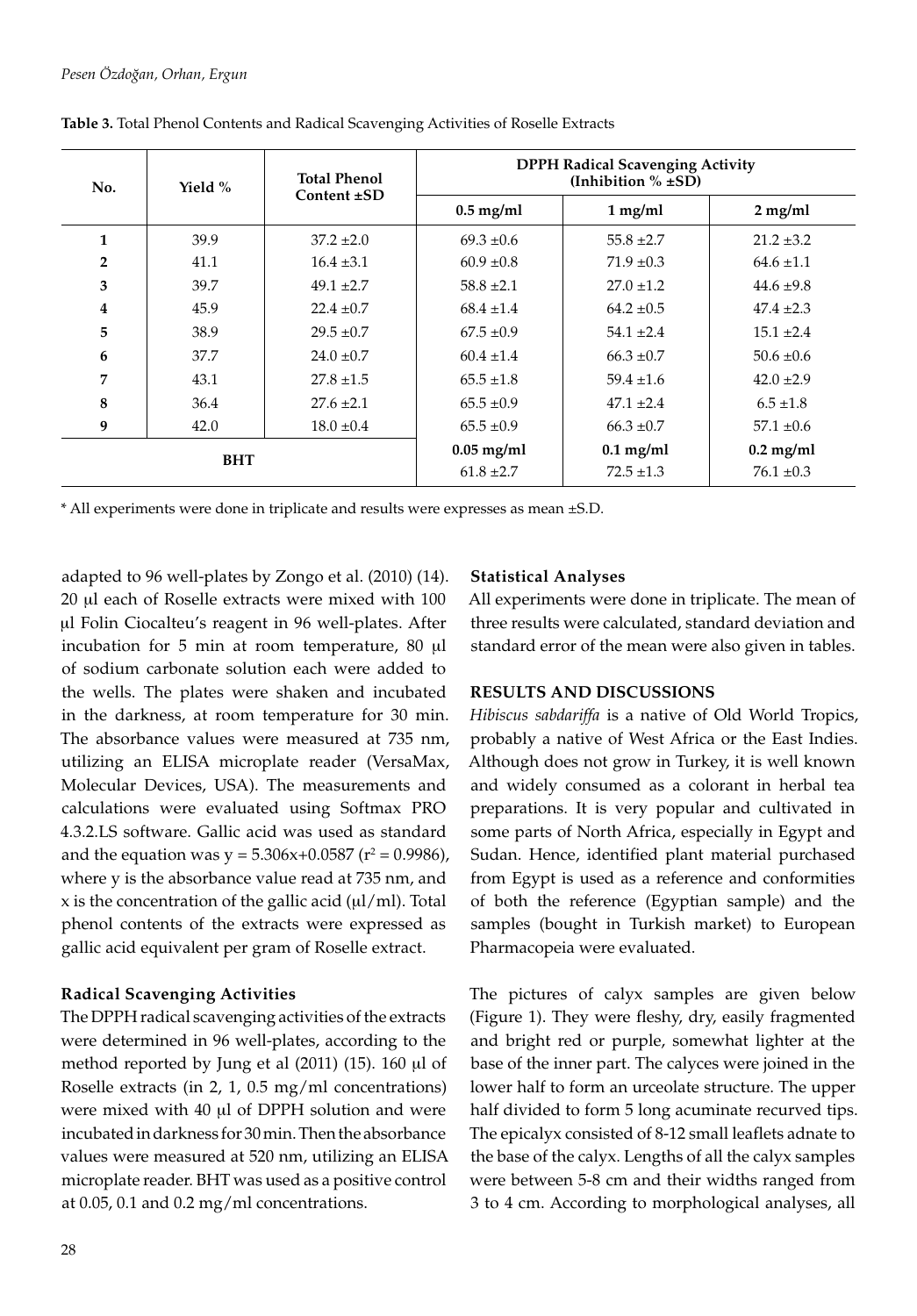

**Figure 1.** General views of the collected Roselle samples

the samples and the Egyptian sample were found to conform to EP monograph.

All the examined powdered samples were homogeneous, red or purplish-red coloured, with strong acidic taste, and had characteristic, aromatic odour. Powdered samples were examined by a microscope and the properties of their elements were described. Photos of the diagnostic characters were taken and given below in Figure 2. In the examinations, mainly red fragments of parenchyma cells [1] containing calcium oxalate crystals [11] and with mucilage-filled cavities [6], epiderma cells of the calyx [2], polygonal epiderma cells [3] with anisocytic stoma [4], sclerenchymatous fibres, rarely pitted vessels [7], fragments of unicellular smooth bent and stellate covering trichomes [5, 8, 9], glandular trichomes [12], and numerous fragments of vascular bundles with spiral and scalariform vessels [10,13] were seen in all samples. In EP monograph, it is mentioned that rounded pollen grains with spiny exine could be found in Roselle powder, but no

pollen was observed in our examinations. All specific tissues and elements of the Roselle except pollen grains were determined in all samples. Additionally, there was no plant tissue belonging to a foreign plant.

After thin layer chromatography analyses, plates were examined immediately in daylight. In accordance with the EP monograph, zones of quinaldine red were found higher than the intense violet zones of roselle antocyanins, and zones of sulfan blue were found lower than these antocyanin zones. Second antocyanin zones (violet-blue) were found under the sulfan blue zones. Intense violet (first) antocyanin zones were seen in every sample but violet-blue (second) antocyanin zones were dark in samples 1, 3 and 8, and weak in sample 5, but they were not below the sulfan blue zone, as mentioned in EP monograph. This second antocyanin zones were not seen in other samples (Figure 3). According to the literature, another plate was developed in ethyl acetateglacial acetic acid-formic acid-water (100:11:11:26) mobile phase. Two major bands were examined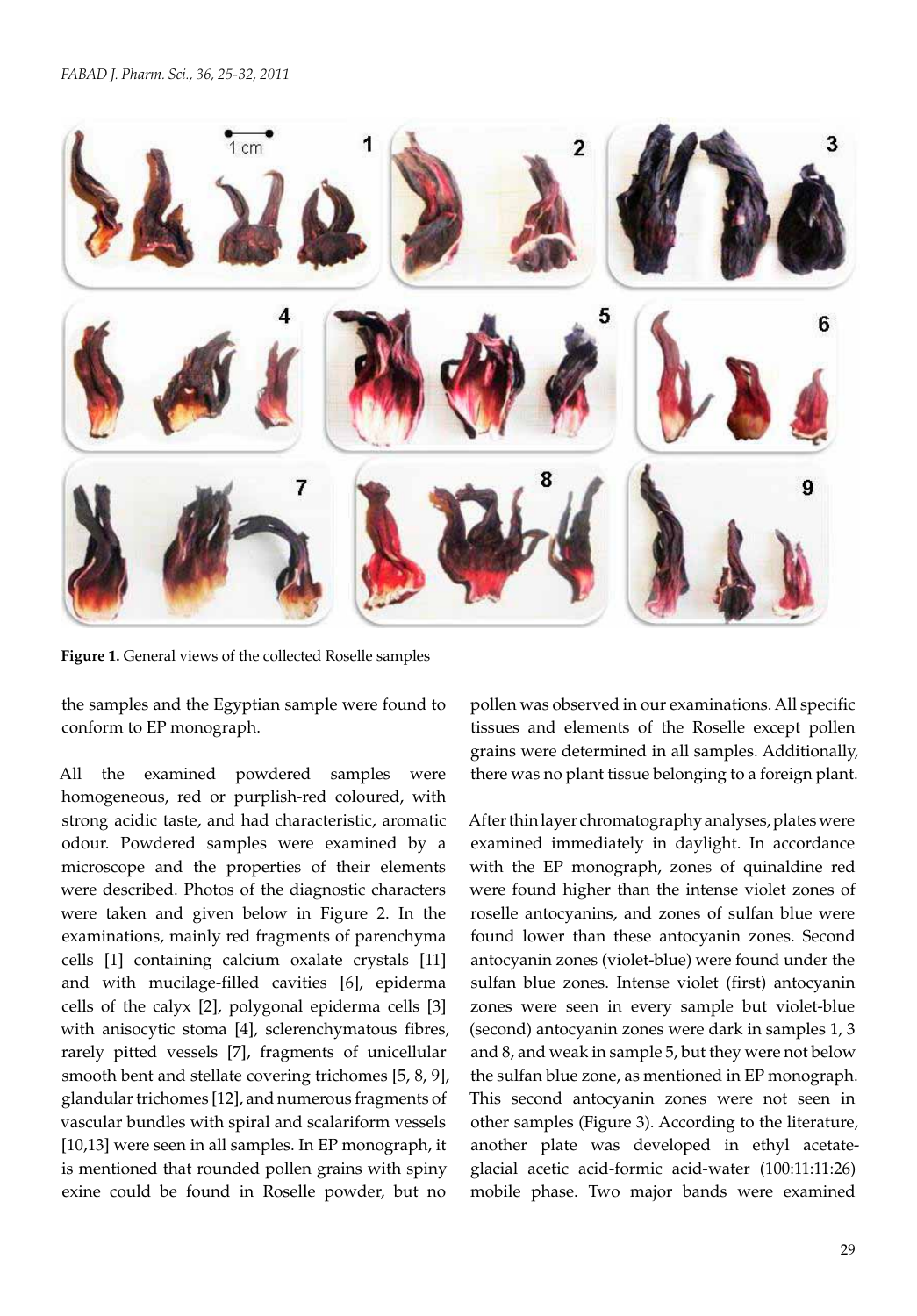

Figure 2. Microscopic analyses of Roselle samples with chloral hydrate solution.

in all samples at Rf 0.15-0.2 that are probably due to delphinidin-3-glucosyl-xyloside (hibiscin) and delphinide-3-glucoside-xyloside reported as major pigments (16).

In the EP monograph, it is said that foreign matter in the Roselle sample has to be maximum 2% of the fragments of fruits (red funicles and parts of the 5-carvened capsule with yellowish-grey pericarp;

flattened and reniform seeds with a dotted surface). Loss on drying level has to be 11.0% maximum and total ash should not more than 10.0%. Roselle is used as colorant in beverages widely so colouring intensity is an important parameter for the quality. In colouring intensity experiment, the absorbance has to be 0.350 minimum for the whole drug and not less than 0.250 for the cut drug. Acid content of Roselle has to be 13.5 % minimum expressed as

|        |  |  |   |  | Top of the plate |  |                                                                      |                                                             |
|--------|--|--|---|--|------------------|--|----------------------------------------------------------------------|-------------------------------------------------------------|
|        |  |  |   |  |                  |  | Quanildine red: an<br>orange red zone<br>Sulfan blue:<br>a blue zone | An intense<br>violet zone<br>An intense<br>violet-blue zone |
| $22 -$ |  |  | 树 |  | 净                |  | Reference solution                                                   | <b>Test solution</b>                                        |

**Figure 3**. Thin layer chromatogram of the samples and the TLC standard in EP monograph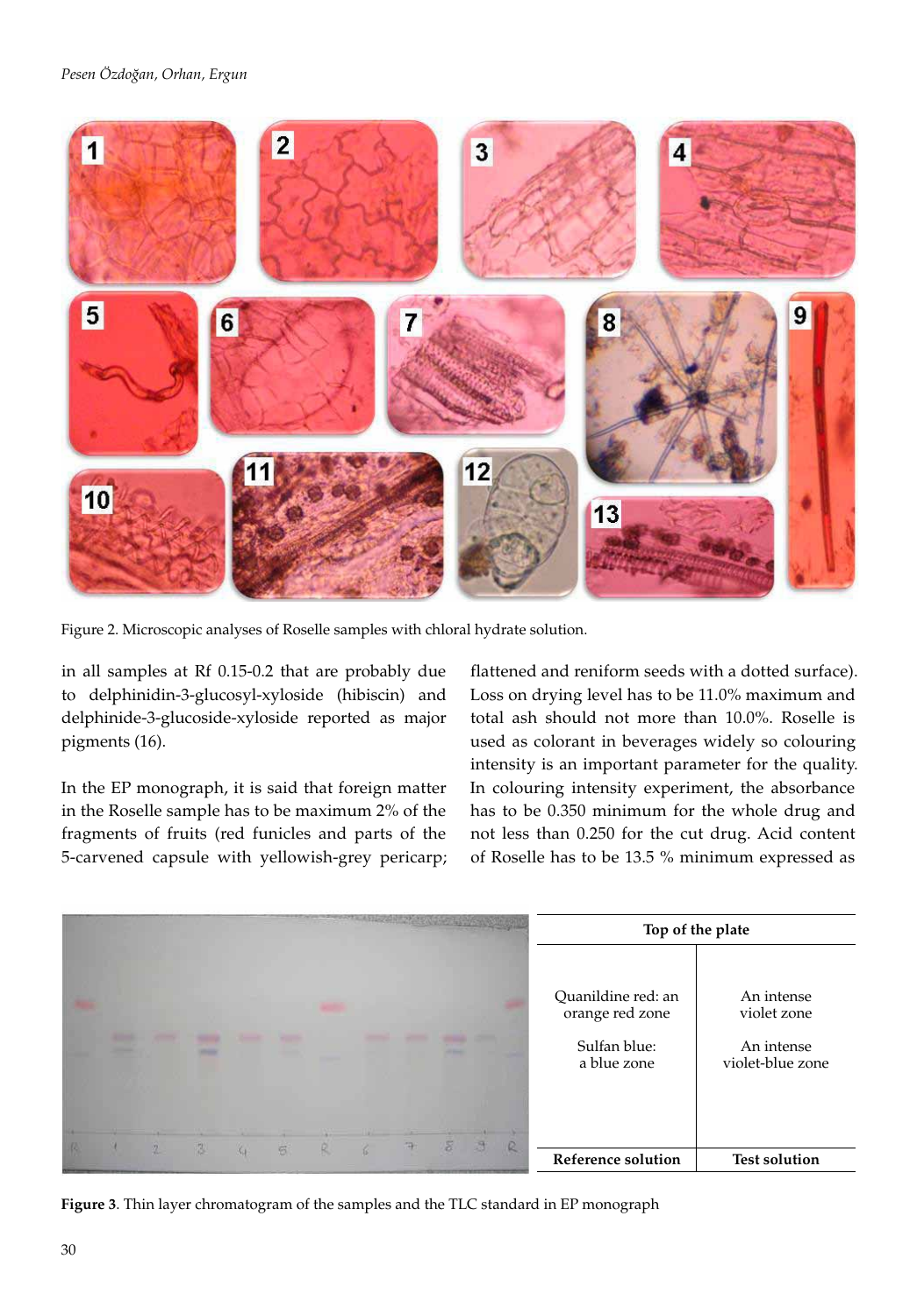citric acid for dried drug. The results with respect to foreign matters, losses on drying, total amounts of ash, colouring intensities and acid contents are given in Table 2.

Roselle is rich in phenolic acids, anthocyans (cyanidin, delphinidine and their glucosides) and flavonoids (gossypetine, hibiscetine, sabdaretine) (2,) so that total phenol content of Roselle extracts were determined. Additionally antioxidant effects of phenolic compounds are well known. Therefore, antioxidant potentials of the Roselle extracts were compared by DPPH radical scavenging activity results. Butylated hydroxy toluen (BHT) was used as positive control. Total phenol contents (mg gallic acid/1g extract) and DPPH scavenging activity results are given in Table 3.

# **CONCLUSION**

Many studies were conducted on nutritional and therapeutic properties of Roselle, as well as the natural antioxidant compounds isolated from its calyces, especially anthocyanins and protocatechuic acid, this plant may be a source of therapeutically useful products for the treatment of various chronic and degenerative diseases such as diabetes, hypertension, hypercholesterolemia as well as certain types of cancers (17).

In this study 8 roselle samples purchased from different herbalists of Ankara were examined according to EP standards. Before the experiments, labels of the products were carefully examined. Turkish and Latin names of the plant were wrong in the labels of some samples. Roselle is called "Afrika bamyası" in Turkish, but four of the Roselle samples used in this study were named as "Nar çiçeği" and "Bamya çiçeği" incorrectly. Also Latin names were mentioned as "*Hibiscus esculentus*" in three labels. On the contrary, according to results of the morphological, microscopic, chemical characters of the samples purchased from the herbalists, that all the samples have been proven to be *Hibiscus sabdariffa*.

However, it has been seen that the morphological and microscopic characters of the samples were all suitable to the officinal drug standards in European Pharmacopoeia, while the acid contents of all samples were lower than the standards. Total ash levels of all samples matched the EP standards. Loss on drying value of one sample and foreign matter value of another sample were higher than the expected.

Additionally, total phenol contents and radical scavenging activities of Roselle extracts were determined. Total phenol contents of the extracts were found to be between 16.4-49.1 mg gallic acid/ g extract. Inhibitory effects of the extracts in DPPH radical scavenging assay, were not found to be dose dependent. Also there was no correlation between the phenol content and radical scavenging activities of the extracts.

According to results of all experiments, the samples were not found to be suitable to the officinal drug standards in European Pharmacopoeia.

# **ACKNOWLEDGMENT**

We are thankful to Prof. Dr. Ekrem SEZİK for providing us the reference sample of *Hibiscus sabdariffa* L. from Egypt.

# **REFERENCES**

- 1. Ali BH, Wabel NA, Blunden G. Phytochemical, pharmacological and toxicological aspects of *Hibiscus sabdariffa* L.:A Review. *Phytother Res* 19: 369-375, 2005.
- 2. Mahadevan N, Kamboj S, Kamboj P*. Hibiscus sabdariffa* Linn.-An overview. *NPR* 8 (1): 77-83, 2009.
- 3. The Complete German Commission E Monographs. Therapeutic Guide to Herbal Medicines. Blumenthal M, Busse WR, Goldberg A, Gruenwald J, Hall T, Riggins CW, Rister RS, eds. Klein S, Rister RS, trans. Austin, Texas: American Botanical Council; Boston: Integrative Medicine Communication; 1998. p. 336.
- 4. Herrera-Arellano A, Miranda-Sánchez J, Ávila-Castro P, Herrera-Álvarez S, Enrique Jiménez-Ferrer J, Zamilpa A, Román-Ramos R, Ponce-Monter H, Tortoriello J. Clinical effects produced by a standardized herbal medicinal product of *Hibiscus sabdariffa* on patients with hypertension. A randomized, double-blind, Lisinopril-controlled clinical trial. *Planta Med* 73: 6-12, 2007.